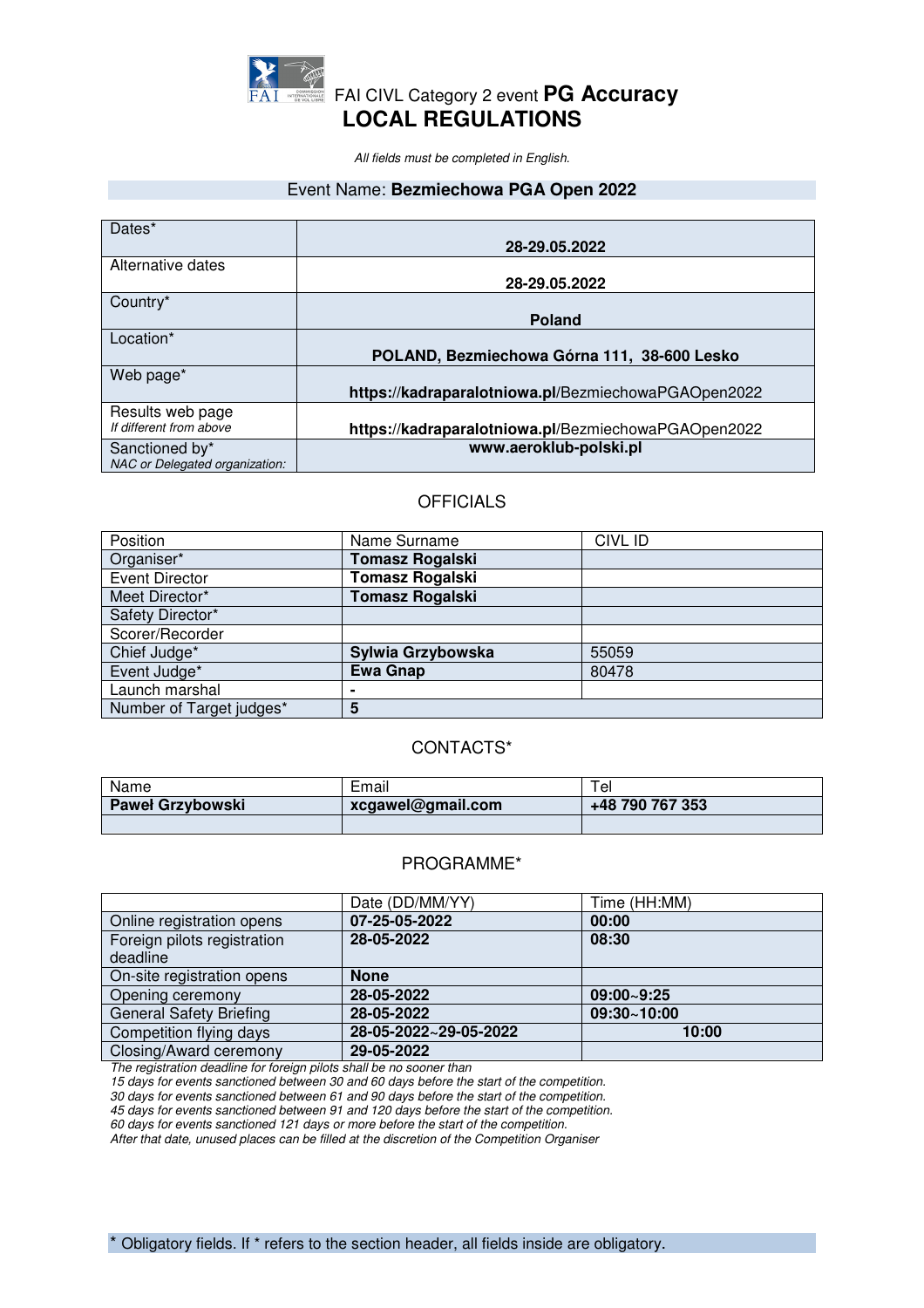

# **FAI CIVL Category 2 event PG Accuracy LOCAL REGULATIONS**

SCORING CATEGORIES *Add or remove if necessary* 

- 1. Overall\*
- 2. Team
- 3. Woman

## SELECTION AND REQUIREMENTS

### Maximum number of pilots\*: **40**

### **Selection**

Eligibility criteria (if any):

Selection criteria for national pilots: In online registration order – Yes In WPRS order – No

Selection criteria for non-national pilots: In online registration order – Yes In WPRS order – No Any other – *Describe*

#### **Documents**

*List of documents to provide at registration* 

- FAI SL\*
- National Pilot's licence\*
- Signed application form\*
- Signed Release of liability, Waiver of Legal rights\*
- Medical certificate\*
- Insurance\*

#### **Insurance\***

*Describe necessary insurance requirements*  Third party liability limit 1200000 PLN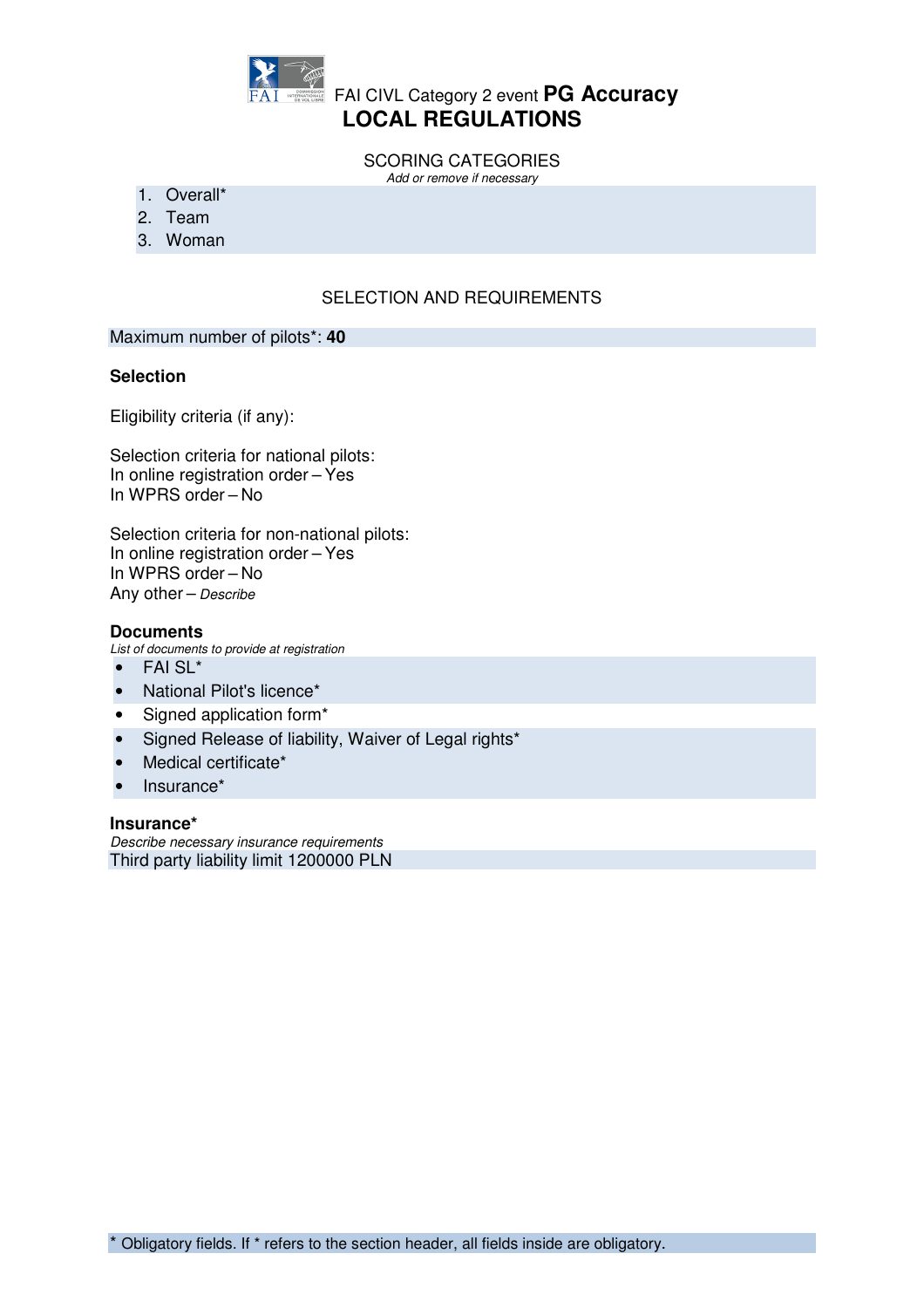

### ENTRY FEE AND SERVICES PROVIDED\*

## **Entry Fee**

Amount In local currency**: 225 PLN** Amount in Euro equivalent **45E**

Payment deadline: End date of Entry Fee

Payment Details: The pilot will get the information about payment in the email after registration

### **Services included in the entry fee\*:**

*Leave Yes or No for the mentioned items. Add more items provided free of charge to participants if necessary* 

- 1. ID card & safety/contact information No
- 2. Contest numbers Yes
- 3. Lunch pack Yes
- 4. Water on take-off Yes
- 5. Toilets on take-off Yes
- 6. Toilets on target No
- 7. Transport to take-off Yes
- 8. Free internet (Wi-Fi) access at the HQ Yes
- 9. Opening ceremony Yes
- 10. Closing ceremony Yes
- 11. Briefings in English Yes
- 12. T-shirt-No

#### **Medical Services included into Entry fee\*:**

*Leave Yes or No for the mentioned items. Add more items provided if necessary.* 

- 1. First Aid on take-off (doctor, paramedic) No
- 2. Ambulance car on take-off-No<br>3. Helicopter evacuation-No.
- Helicopter evacuation No.
- 4. Rescue team No
- 5. Nearest Hospital Hospital in Lesko, Kochanowskiego 2, 38-600 Lesko

#### **Services for additional fee:**

*State the fee for each item in correct currency. Add or remove paid services if necessary.* 

- Toilets attarget 0 Euro
- Parking 0 Euro